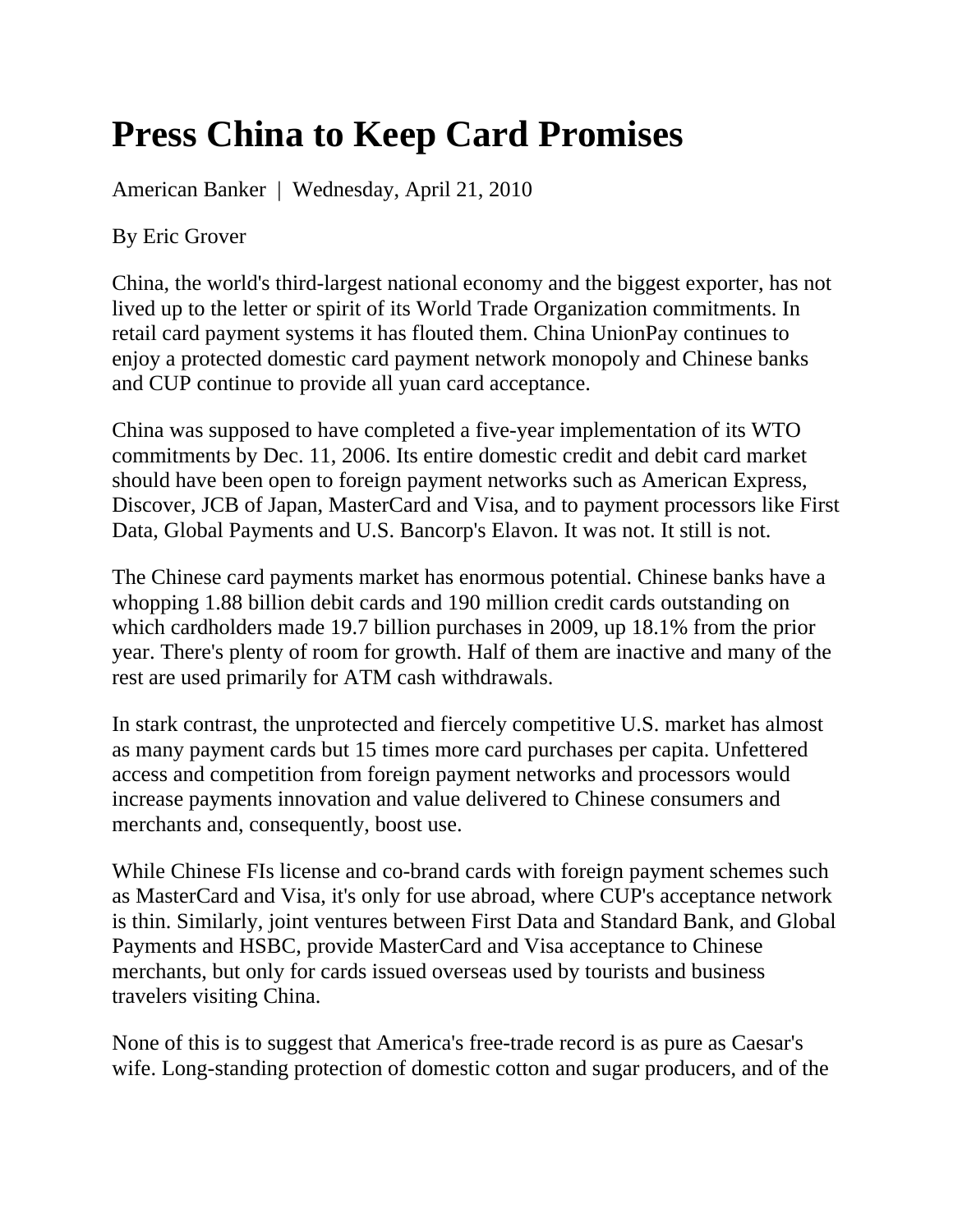Teamsters by, in contravention of Nafta, blocking Mexican truckers carrying freight in the U.S., testifies otherwise.

U.S. retail card payments, however, are entirely open to foreign firms and ferociously competitive at every stage of the value chain. Card payment networks such as CUP; JCB; Canada's largest network, Interac; and even Europe's thirdlargest network, Cartes Bancaires; are free to license payment products in the U.S. and to process payments in the U.S. or abroad. RBS Worldpay of the U.K. and Moneris, a Canadian company, provide acceptance to U.S. merchants. The British banks Barclays, HSBC and Royal Bank of Scotland (the parent of RBS Worldpay) issue cards to U.S. consumers.

In the electronic payments realm China has made a mockery of its WTO commitments. Control concerns are misplaced. If for instance MasterCard captured 40% of the domestic market, those billions of MasterCard payments would be subject to Chinese law, such as it is.

Network markets for the other emerging giants — Brazil, India and Russia — are open. Why aren't MasterCard and Visa up in arms about China? They have not pressed more aggressively for a WTO action because none wants to be on the outs with the Chinese government.

China may be opening the door a crack. On March 31 Global Payments CEO Paul Garcia said he hoped to be acquiring yuan transactions in Beijing this summer. Global Payments received an imprimatur from CUP and the People's Bank of China and with their encouragement joined the Beijing Bankcard Market Coordination Committee. However, Global Payments partner HSBC still needs to join and secure the committee's blessing before their joint venture can start acquiring yuan transactions in Beijing. All well and good, but if and when it happens a single foreign firm acquiring yuan transactions in one city more than three years after all China was supposed to have been open is a far cry from WTO compliance, and is not likely to process meaningful volume anytime soon. And, there is not yet even a hint the more important payment network market will be opened up.

Chinese protectionism in its card payments market is a blatant violation of its WTO commitments. It harms Chinese consumers and merchants as well as American, European and Japanese businesses. U.S. Trade Representative Ron Kirk said the U.S. is considering bringing a WTO action. Amex, Discover, First Data,